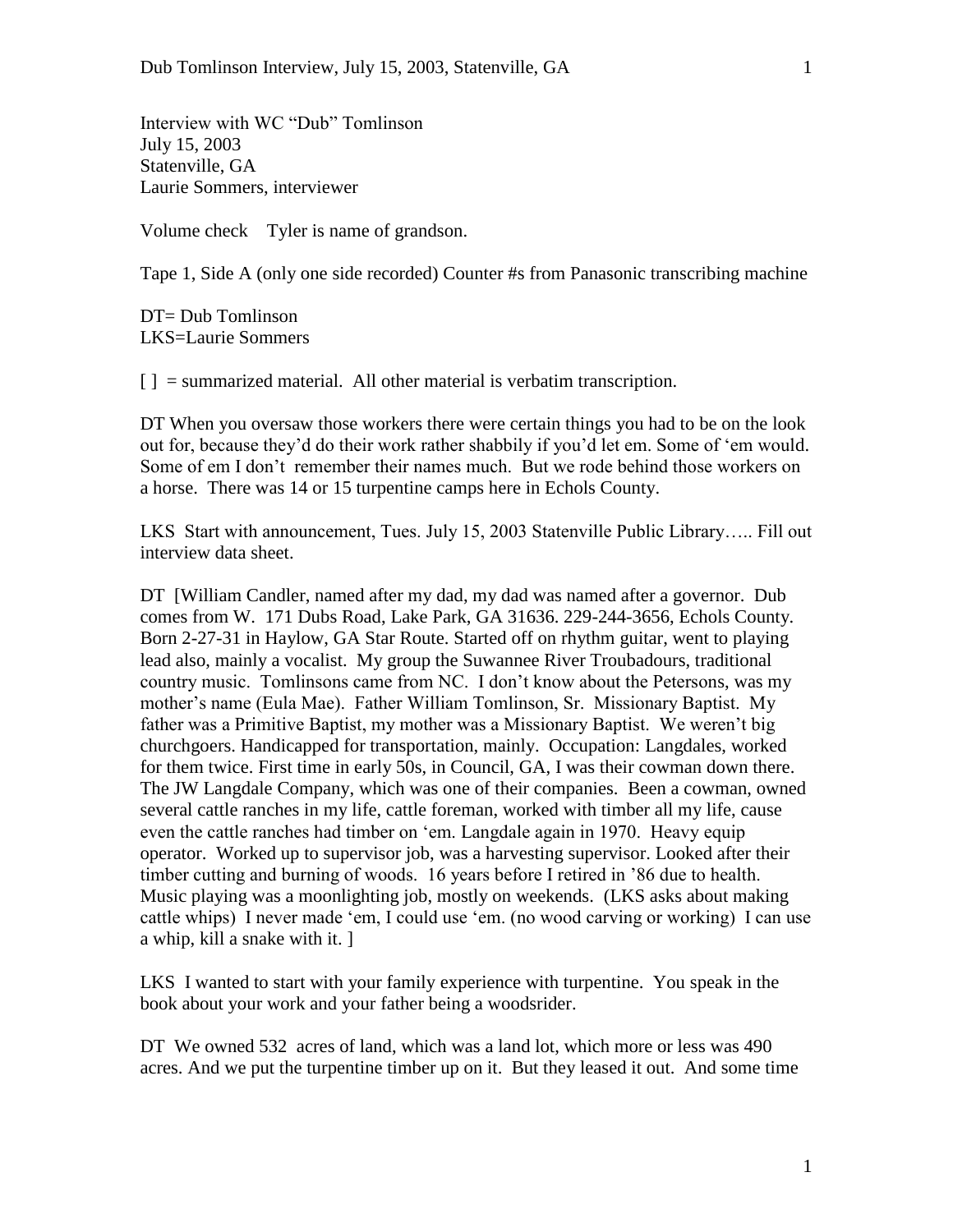after the lease worked out we took over working it ourselves. There was 13,000 trees boxes—on the property and most of it was in and around the Swamp.

LKS Where was this property?

DT It was on land lot 375 in Echols County. (we look at map) Find the Tarver Road there…this road right here, see this bend right there, that is where our home was.

LKS So when you write that you were 4 miles outside Tarver (that's right] do you consider yourself growing up in Tarver?

DT Well, they had a commissary there, and my sisters lived there off and on. But we'd visit there. There was a lot of people lived in Tarver, a bunch of people there. And Barnes camp was west of us right there on the railroad….And that was a turpentine camp. And over here, was another turpentine camp, called the Lashlee Place, also Lon's Still and the 4-Mile Camp.

LKS That was pretty close to your home place…..On your home place

DT We had 13,000 faces and some of the trees had four to five faces on them. We dipped some of it, but most of the time we hired that done. My father and myself.

LKS Just the two of you.

DT yes.

LKS And you would hire who to do the dipping?

DT African American, local, some of the local ones around there would come do it in their spare time.

LKS And were you and your father the first people in your family to work turpentine (no m'am). Tell me about that.

DT Well my grandfather on my mother's side, they worked turpentine for years. JJ Peterson. Jesse James Peterson. It was in around Echols County. As a matter of fact, land lot 375 was originally his, he gave it to my mother. 374 he traded a mule for it, gave it to another one of his daughters.

LKS Did you know your grandfather?

DT Oh, yes.

LKS Did you work together?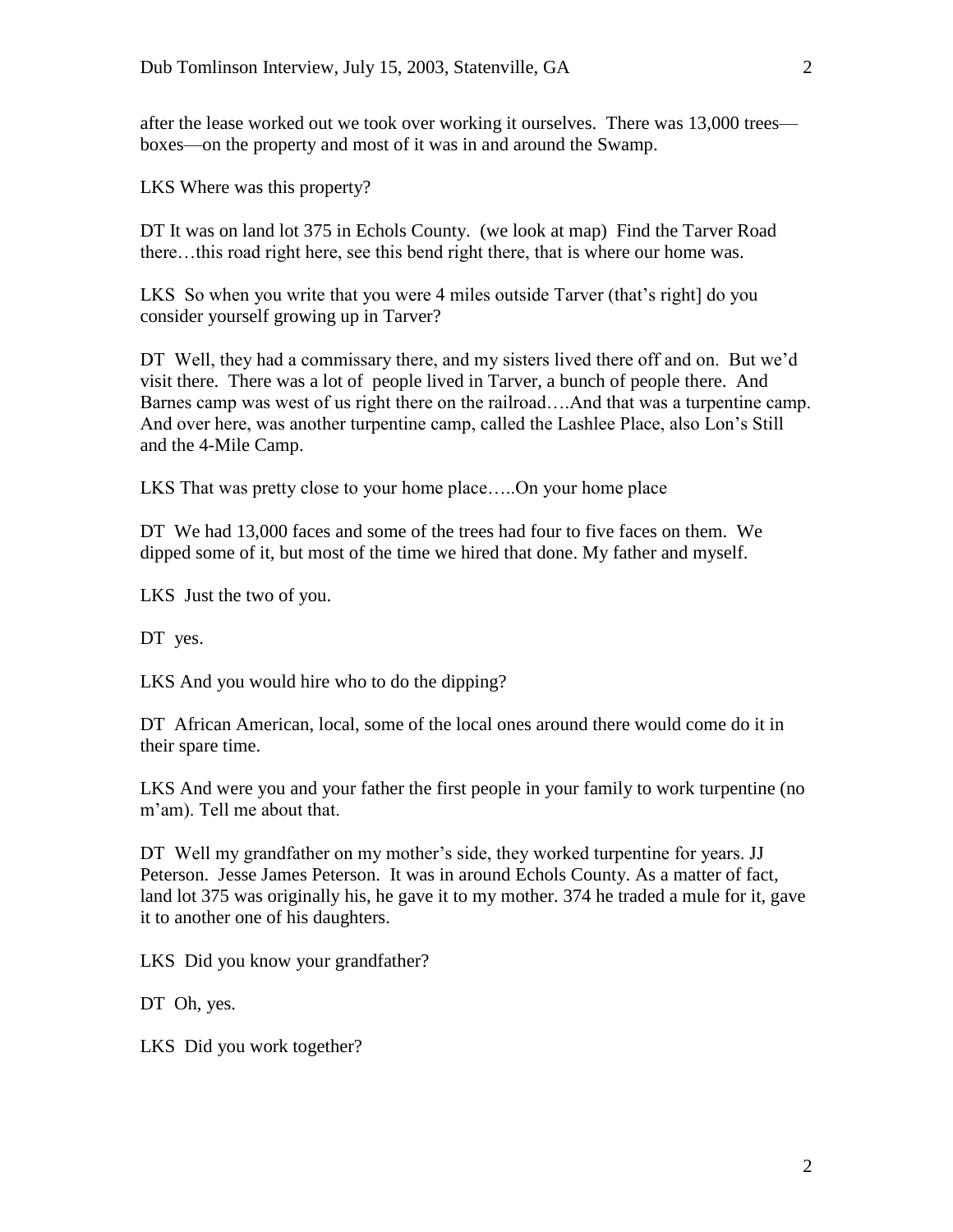DT yeah, they owned hogs together in the woods. And they later on my father bought him out. [anyone else in your family] I was the only boy. [paternal side were farmers, no turpentine that he was aware of]

LKS Your grandfather, was that a primary source of income—did he lease out his land.

DT Well, on his own property he didn't do it, he'd hire it done. And he also had a shingle mill, and they cut crossties. The turpentining was all over the woods where we were. We were in the woods all the time working the hogs and cattle. And it was just a part of everyday life.

LKS Reading your book, I really [before] hadn't made the connection between the open range and running the cattle and the hogs, and the connection with turpentine woods. and the turpentine woods.

DT It was all together. The cattle just went everywhere. Right here in this town the hogs used to just walk all over town here. And cattle would come up [LKS open range ended when?]

DT Well it came right around 1950, but they gave them so long to get them out of the woods before the law began to take hold of it. But they was an awful lot property over the years that there was nobody on, just miles and miles. And the old homesteads been given up and people moved off of em. And the land been absorbed by the major companies.

LKS Could you maybe walk me through the cycle of the year as you remember it, turpentining it and combining it with cattle,

DT Well, we penned cattle, what they called penned cattle. We'd build pens in our fields mostly out of wire, and we'd put cattle in the pen and they'd stay in there at night. We'd take the calf away from the cow and keep the calf in pen, and then at night we'd turn the calf out and let the cow stay in the pen. This was done for the fertilizer. When they'd stay so long, we'd move the pen to another area on the field. This was before planting time. We'd plow the ground, that was our main source of fertilizer. [What did you plant} Well, we'd plant different things, we'd plant corn, we'd plant sugar cane, we'd plant all kind of vegetables for home use, then we'd plant velvet beans, and chufas. Chufas was a hog feed. It was kind of like a peanut, only it growed in a grass-like top and the bottom of it was just hang, they were sweet, and they fed the hogs.

LKS What kind of vegetables did you grow?

DT Oh every kind, beans, tomatoes, cucumbers, squashes, peas, just about everything….We had cucumbers all the time, Mama's make pickles. And they had big gardens, did a lot of canning. Put in fruit jars. And my mother had a big old pressure cooker . It held so many jars, and a wood range. She'd use that pressure cookers to put up jars, and they'd do it for days on days. Every kinda vegetable that could be put up.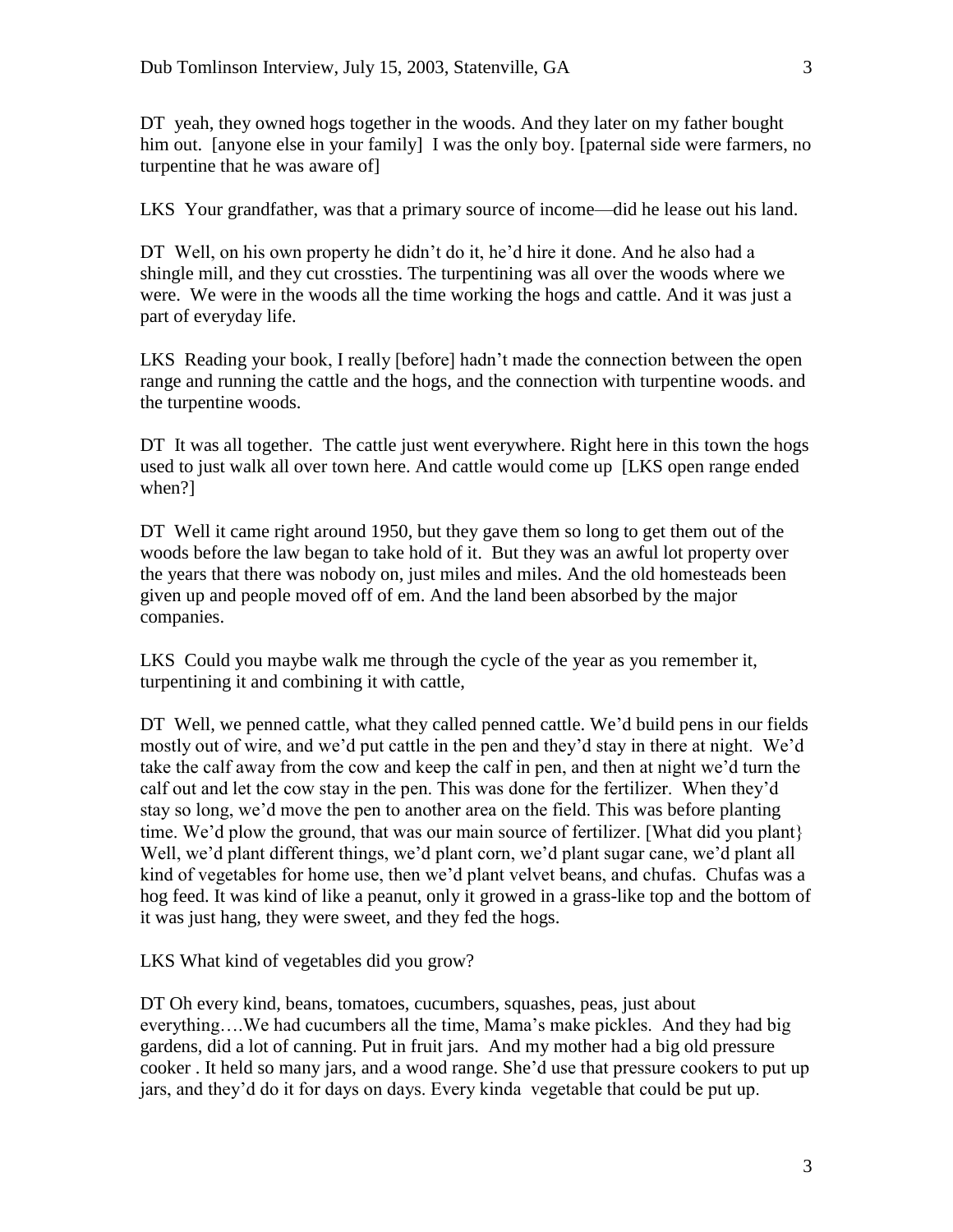LKS Something your mom and your sisters did?

DT That's right.

LKS Did you help?

253/000: DT Well, maybe to gather it. And then to carry the wood. I'd have to keep the wood fire going when I was a boy, little boy.

LKS Just had the one sister?

DT 4 sisters. There was 3 older than me and one younger.

LKS OK, we've got you penning the cattle.

DT. We'd also milk them. Now what we'd do, we'd break those cattle. They was range cattle. They weren't dairy cattle. They were range cattle, what we used to call a common cow. And their average weight was 550 to 600 lbs. for a cow, and a bull was 750 to 8. But we'd have the cow in the pen and calf on the outside, this calf'd want to get to its mother. And we'd open the gate or gap, we'd have gaps to the gates on those pens. Most of the time they was fence rails that we could let down, let the calf in and let him suck enough to get the milk down, and then we'd cut the calf away from the cow and milk two udders. And let the calf have the rest of it. And we'd milk sometimes 12 to 20 head. Every morning. And they'd take the milk and they'd churn it, you know separate the cream and the butter. And they'd make cream from the milk and they'd make butter. And then they'd make so-called clobber. And that was something we ate all the time was clabber.

LKS Certain time of year when you would round up the cattle?

DT That was in the spring. And we didn't pen the cattle the whole year. After we began to plant our crops we'd turn the cows and calves back out in the woods and let em roam on the range.

LKS Plant the crops about when?

028 DT At their regular planting time, in the spring. From April and May. Then of course you always grow a fall garden. Just like you'd grow a spring garden. Some

Counter reset at 0 Plants would grow better in the spring than they would in the fall. But the turpentining

LKS What would happen with the cattle in the summer then?

4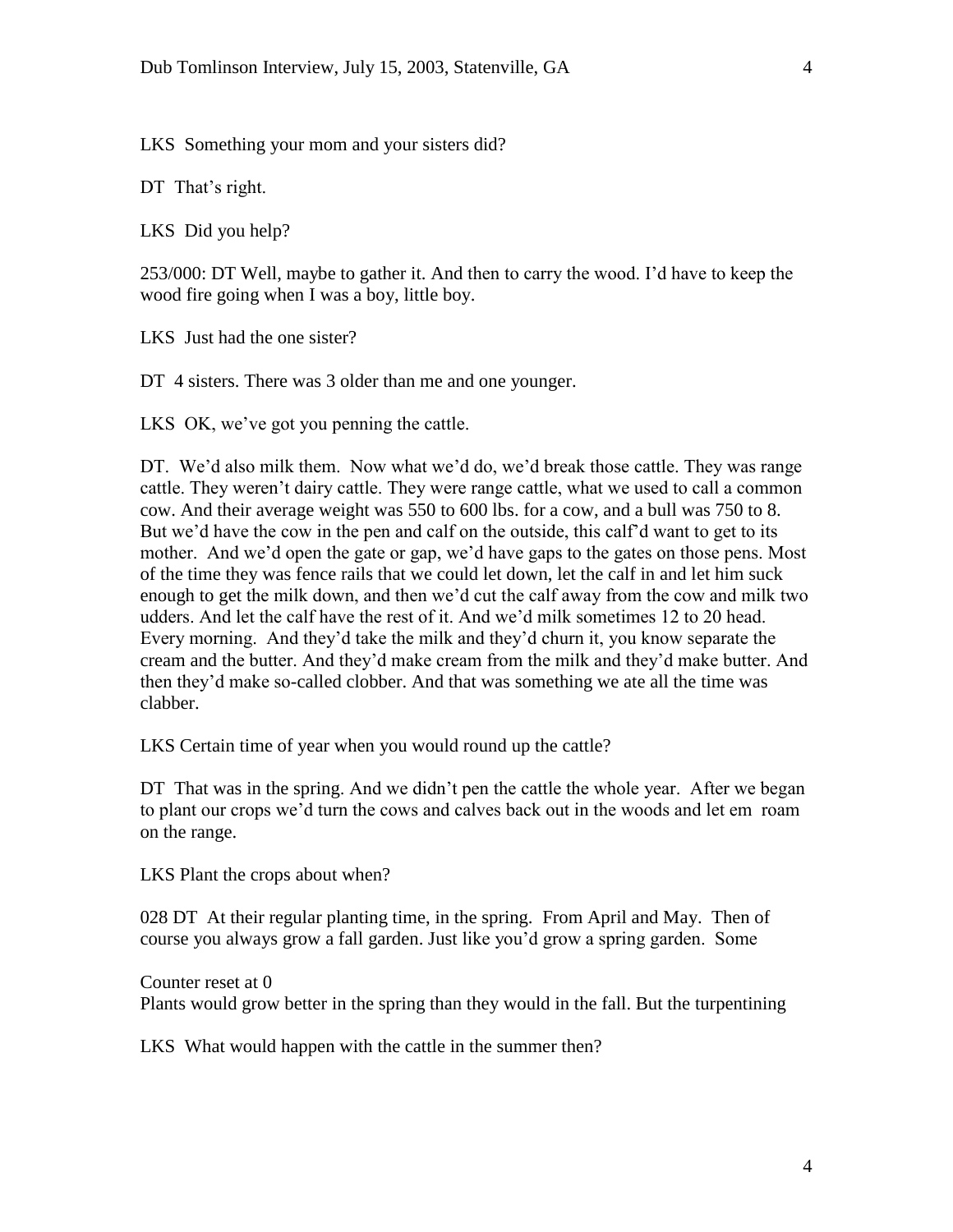DT They'd just be out in the woods about their business. We'd do all of our neutering and branding and earmarking in the spring. We had a month there. (he takes some water) Well, we brand those calves, our brand was CT, Candler Tomlinson. Incidentally the road that goes by the old home place is called Candler Tomlinson. But its been taken over by the paper company. Its not graded by the county anymore. But the turpentine was

17 mostly a summer thing. Whenever it got cold the turpentine wouldn't run of course, and we didn't do it. But we didn't do this regularly. We worked those trees, we probably kept em a year and a half and we found out that it was taking us away from our livestock and we had to release the timber, or that's what Pa done. And uh, he ride woods sometimes for the turpentine camps to bring in extra money. His job would be to oversea the laborers in the woods and to keep time and I'd ride with him on my horse when I was out of school.

LKS Who would be his employers?

DT The Langdales. Troy Dukes mainly, he was a manager of Tarver there, but he worked for the Langdales. DUKES.

LKS and is that the main camp where your father was a woods rider?

DT yeah. That was the main one. The year before I was born he done that, he rode woods for a lot of turpentine people. Before he settled at the old home place.

LKS Did your grandfather do that as well, do you know?

38 DT He may have. Not my paternal grandfather, [LKS maternal, JJ Peterson]. He probably did, he had his own property you know, and he was also a senator, and I think a representative, too. Back then we had one in each county. And its not like it is now where its set up in districts. Each county had a senator and representative. …But he had farms and he had cross tie business, and he had turpentine business. .. But he had all that. If he did any woods riding much I don't know about it.

LKS So your father was doing this before he bought the home place and settled down.

DT That's right, that's right, my grandfather gave that to my mother and they moved there in 1926.

LKS Is your home place still there?

DT well the land is but that's all. You can't even tell there's been a field or a home.

LKS You and your father than only really worked turpentine for a year and a half.

63 DT Well, steady, yeah. But we'd do it sometimes a little each year, but a small area. Maybe 2000, but we didn't work that whole 13,000.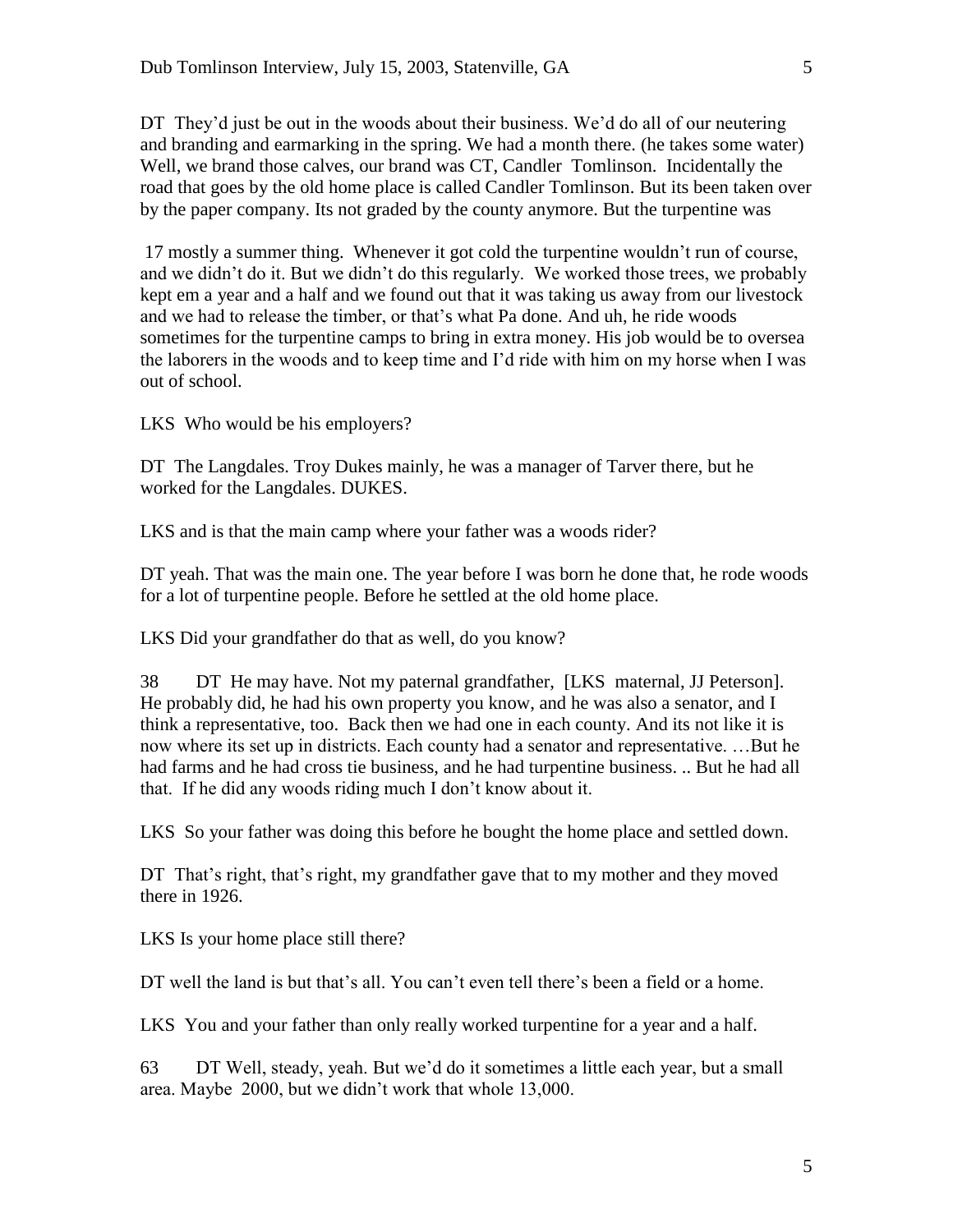LKS Where did you sell your gum?

DT Langdale. ….They'd pick it up at Tarver. They had a still there, but I think our turpentining came after that still burned, and it was all on in Valdosta.

LKS How old were you when you were doing this?

DT Well I started chipping when I was about 12 or 13. And right on. When I was about 16 I chipped 2400 in a day.

LKS You write about that in your book. Can you tell me that story?

DT 77 Well, we had a, this land, these trees was put in drifts. The turpentine people, they'd plant, they'd paint land lines through the woods in a straight line. And what was between each line they'd all have a number. Some would be 500, some'd be a 1000, whatever was in it. But we didn't use no lines, we just used roads or the field or creek or the branch for the line, whatever was in that area that's what we , that's the way they were counted. But we had, behind our field was a 1500 acre drift, we called it. And across the road from it was an 800 acre drift. And then there was a branch, a ford in a creek, and on behind it was a bend in the creek and it had 900 in it. But for some reason the 1500 acre drift hadn't been chipped and worked as high as the 800 drift had. And my father, stooping bothered him, and he said if you'll start in the 1500 I go over here and start in the 800. And then whenever I get through with the 800 I'll get with you in the 15. I was young and I went at it, you know. Began, it felt good, it was early. I begin to see I was getting things knocked up pretty fast…And I just stayed with it. And by lunch time, the time I went into dinner, I had chipped just about all that 1500 mostly. And I wouldn't tell him. I went to the house and he'd already come in and eat and he said he's fixin' to go hunt me… It was just a few trees along the flat behind the field there wasn't no bushes growing I lacked, and a few up in some old palmettos that I didn't get before lunch. And he asked me how far I got. And right in the back of the field, in the middle of the field was a big gate to run cattle through, and I said I'm close to that big gate. But I'd went all the way around. And he get up and went on to work, and I ate, and hit it again. And it didn't take me but about 45 minutes to finish up that 1500. And I crossed the creek to that 900. But that was scattered, the timber was scattered. And it was smaller timber and there wasn't as many faces on the trees. And it took about as long to chip that 900 as it did 1500. But I got it just a little before sundown. And I went home, and he wanted to know where I was at, I told him I finished it. He said, Aw, thought I was talking about the 1500. He said, Aw you ain't no such a thing. I said, yeah, and the 900 too. And he wouldn't believe that at all, he said You joking me. He said, You left some of them boxes, you couldn't chip them trees that fast. He said I'm going to ride them up. The next day he got a horse, and he began to ride and look. Found 3 trees. [laughs] But at night when I was layin' there, my arms were just jerking you know. You could hear that hack just whack bat bat bat in my sleep. [laughs] Hard days work..

LKS 139 And did you always work alone when you were working? Did you ever work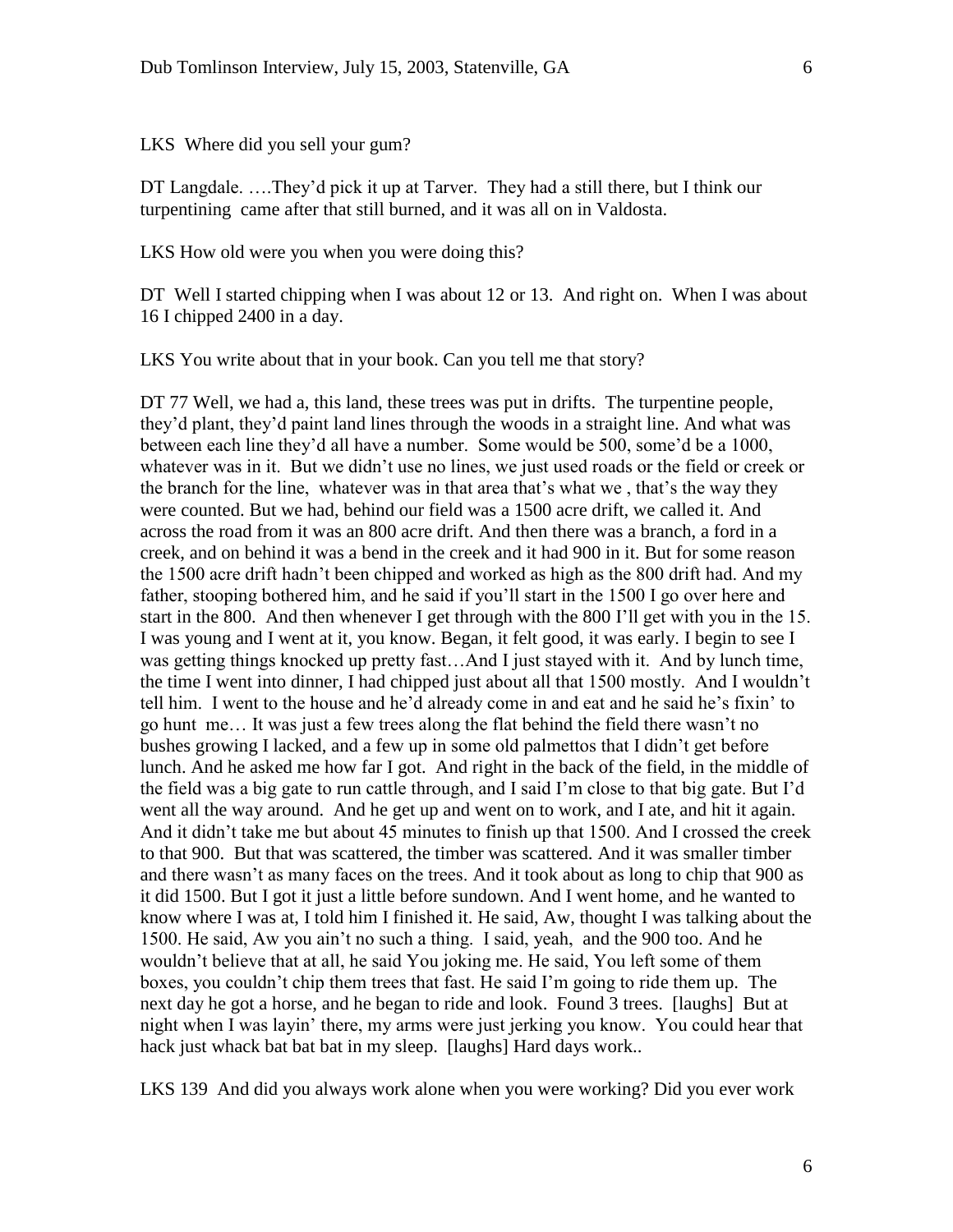DT Well, when we were working together he'd take a side, we'd have an idea about where we were going to join up to each other; we could see each other through the woods you know. But, I still have dreams at night about chipping turpentine boxes, going down through the rough places and looking out for snakes like we did, you know. That was a constant worry. Cause they were everywhere.

LKS Did you take your cow whip with you for the snakes?

DT No, if you found one you just hunted you a stick and killed him. Didn't have no cow whip (laughed)

LKS What were the other dangers you were concerned with?

DT Yellow jackets. They just eat you up. And wasps, them old wasps would get on them tins and build a nest. You go away to chip that tree it'd stir em and they'd sting you. That was one of the worst things.

LKS What did you do in the woods for medicine

DT I didn't pay it no attention, put chewin tobacco on it, you know. I didn't chew tobacco but I smoked, used Prince Albert to roll our own. Take and chew up a little of that tobacco to put on it. Most of the time you just pay it no attention. But them yellow jackets was bad. They'd eat you up. Especially the horses, too, you know. Get on em, when we was working the cattle. These old fire lines, they'd plow these fire lanes, you know. That bank up there, they'd put their nest in them banks, and the horse step in em. And they'd eat you up and the horse. And you better go [laughs] cause a yellow jacket'll follow you, ain't like a wasp. A wasp, he'll sting you but he ain't run you but 8 or 10 feet. But yellow jacket'll follow you a half a mile.

LKS Mostly the insects and the snakes. Were you concerned about anything else, animals in the woods?

DT 176 Naah. Wasn't nothing else like that I was worried about. They was some bears further west of me, but I never saw one. Of course we had some panthers down there. Of course you've, that's in the book what we heard that night. That's the only time I ever heard one, except one time I saw one. It was two or three years after that. Could have been the same one, I don't know.

LKS Did your father pay you?

DT Well, that was the family doing. If I went to town Sat. afternoon I'd get a little money, but I won't ever forget. There was a sawmill, the Strickland boys here in Echols County bought a sawmill. And they come round there and put it on our property cut the worked out timber. And they sold it not too long after that to some boys from Tarver, Chanceys and Lewis boy. The Lewis boy'd been captured overseas and stayed a prisoner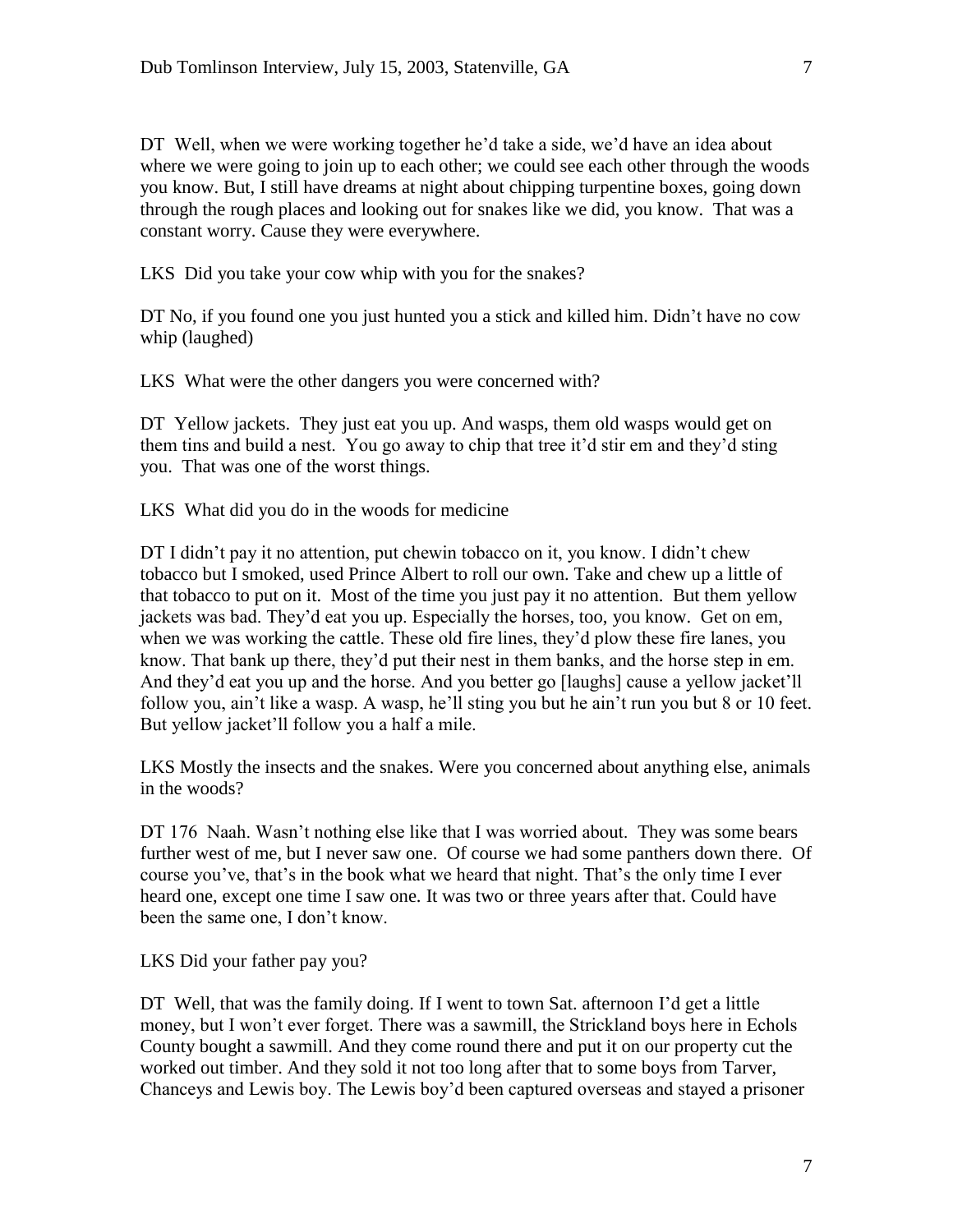for years. But they brought that sawmill and I went to work for them snaking logs 16 foot logs with an old mule for \$6 a day. Well I made 3 days that first week, and when I got to the house mama I was going to town and Mama had a grocery list for me to buy things she needed out of that 8 to 10 dollars. [laughs]

LKS 208 Where was town that you bought

DT Jasper mostly. We was 12 miles from our old home place to Jasper. …Florida line right there….[we look at map and location of the home place]

LKS When you were working turpentine, if you were going to chip boxes, would you just devote yourself to that for the day, and if you were working cattle on a different day

DT Well, most of the time we devoted it to it, but you always had the hog dogs with you. And if a big hog come by we decided we wanted to catch, we'd catch him and tie him down. But instead we could come get a wagon and a horse to bring him in with.

LKS Would that have been true just for someone like yourself who was chipping your own trees or working on your own land, for example, catching the hog for example, which is on your property. If you were a, if a black turpentine crew was working for Langdales outside Tarver that was leased by Langdale, would you know, would they also stop if a hog came through

DT Well, we wouldn't have probably. But I don't thing they ever did that. ..They were owned, those hogs were owned, and we had them earmarked. Most of them. Of course a lot of them you didn't. But they go wild and you couldn't find em and they'd get grown and unmarked. But the turpentine workers was not our problem with stealing or anything like that. …Hogs was our biggest money maker.

LKS 245 You would stop and catch a hog if it was an unmarked one or one of yours

DT restart 000 Well, they were our hogs because we had such a vast range. If it had been in somebody else's range we wouldn't have caught em.

LKS OK, how large was your range?

DT was about 10 by 15 miles...

LKS Was that determined by the different cattle—

DT it was from Tom's Creek south to just north of Baker's Mill which was about 5 miles from Jasper.

LKS and how was that determined? Land you owned?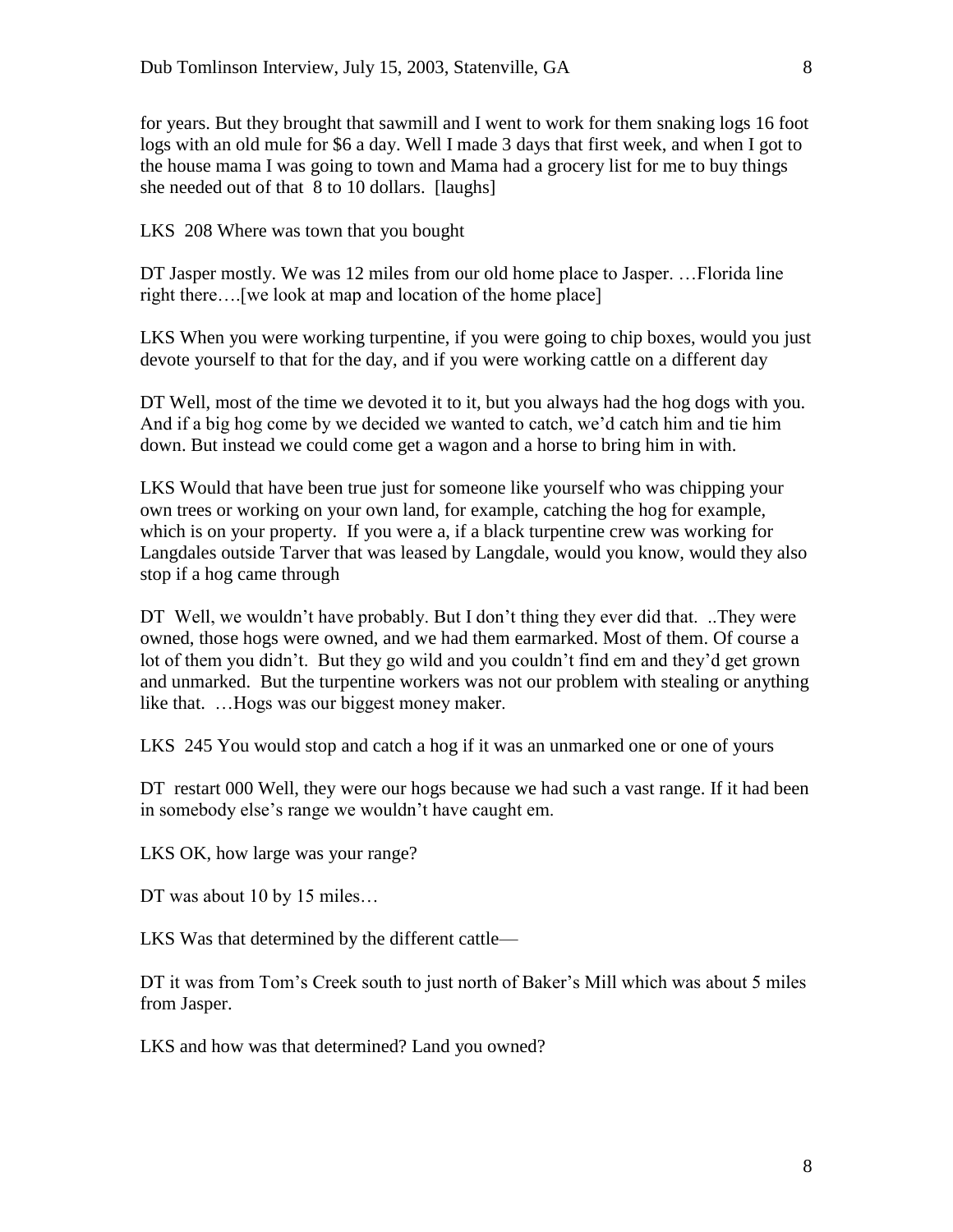DT no, The livestock men had it worked out between 'em. We didn't go—the hog might go, but we didn't go over where our dog could start hunting. And if his hog came over on ours and we caught it, we'd notify him, you know, that we had his hog.

LKS Cause it would be marked—

DT That's right. And we've had hogs to just stray and sow and pigs go somewhere else and they'd notify us and we'd go get em and vice versa, like that. And it was the same with cattle. Course cattle mingle more than hogs did, and we didn't have as many cattle thieves and we did hog thieves. We had to watch that pretty close. Specially if they had a mechanized vehicle they could catch one and take of with it, we wouldn't ever know it.

LKS More of a problem once cars became

DT That's right. We didn't have a graded road to our house for about the first 8 or 9 years of my life. It was a wagon road.

LKS So did hog stealing become more of a problem after

DT 037 Later on, yeah. But we usually knew who they were and we watched it pretty close. They'd set trap pens behind, build pens out of wire and hide em behind bushes, and trap em. But if you had a good dog and rode your woods regular that dog 'd bay that hog up in that ?. Wind em, bay em up, we never had any fights or shootings or nothing like that about it. It got bad one time when I was real little with some people. But it was never, it would just tear up the pen and go on and let the man know you'd found it. Generally that's what'd happen.

LKS near the end of this tape, how're you doing….

DT I'm all right.

061. END OF TAPE 1, SIDE 1

Tape 2, Side a

Announcement, July 15, 2003,  $2<sup>nd</sup>$  tape with WC Dub Tomlinson

008 DT There was a group of people, I won't give any names, our earmark was two half Fluer de looses (sic) in each ear, which is a "V" shape in the bottom part of the ear. Of course it was on record here in the courthouse as was cow brands. This individual went out and started cropping off the ends of the ear. Which would make his mark two half fluer de looses in each ear. We begun to find some of our sows with their ears clipped off. Now this was not me, I was too little. This was my father and my grandfather. And they had a lot of problems about that thing. They was talking guns at one another. It was, what I understand, it got to be pretty bad. But luckily enough it never happened but what they done, they come out here and they put an upper bit in the hog's ear, which is a little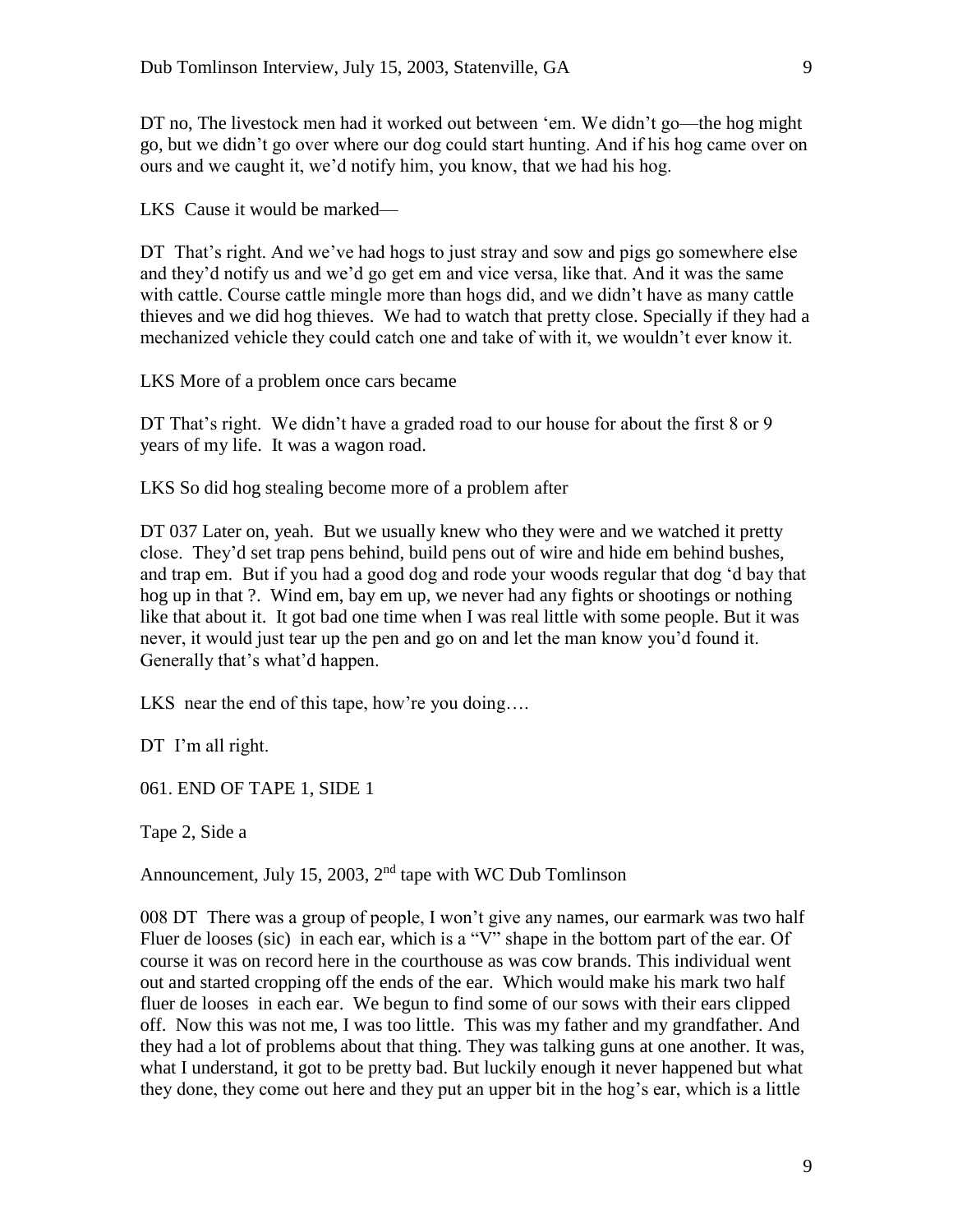half moon cut, and that made us two half Fleur de looses (sic, see same story in Lad in the Pine Woods, p. 51) and an upper bit in each ear. And that clipped him see. Of course then they started catching all the sows that they could catch in the woods that he had to crop their ears off , anyway, and he was trying to make out like they was stealing his hogs after he'd cropped our hog's ears off. It got to be pretty bad. Took a little range away from us for a while, but eventually it was gained back. Luckily didn't nobody get shot or, but it could have been.

LKS 027 Were there stories from your childhood where this kind of thing did result in violence and people were killed or did it usually not go that far.

DT Well, not from that standpoint. There was one killin, but I think that was done from recruitin men. Turpentine business. It was a fellow by the name of Henry Padgett was killed by a man named Whittle (?) right there at Tom's Creek Bridge, first bridge you cross between here and Fargo, killed him right there, shot him with a shotgun. But I think it was something to do with labor on these turpentine camps, but I'm not sure of that…

LKS Were they both black men?

DT No, they were both white. Henry Padgett was a half brother to my uncle and Jimmy Padgett owned some turpentine camps at Needmore and I think Pineland at that time. This was before Langdale maybe took it over, but I'm not sure. But Henry Padgett was working for Uncle Jimmy or Woodie, that was the half brother, and this stemmed from that situation.

LKS 042 When you said that your chief income was from the hogs, obviously the amount you would get paid would have varied at different times in your life. When you were a boy, say, and you were born in 1931, say around 1940 or during the War, what a hog would have brought.

DT Yes ma'am, I sure can. We'd sell these hogs to farmers, and 50 lb or 60 lb. hog, what we call a year old, or 75 lb hog, they were from anywhere from ? in age to a year old, anywhere from \$3 to 5. And a big hog, 7 to 8, and later on they got to be a little higher, but that was normally, but we sold hundreds of them each year. In 19 and 46, they grade em you know, back then they would grade a woods hog, they don't do it no more, I mean grading like #1 or #2, you know, hogs, but they was palmetto berries all over these woods. Especially on a 2-year burn, and they'd fatten a hog and it was just as good as if it was come off of peanuts. And we sold about \$2400 dollars worth. A #1 hog out of the woods that year, which was quite a bit of money back in 1946.

LKS How would that compare with say, what you would get for selling a barrel of turpentine?

DT 063 Well a barrel of turpentine, we'd get about \$9 for a barrel back then. \$9 to \$11 dollars a barrel. If we were working for labor you'd get so much a thousand, which was about 3 to \$5 a thousand. Just for the work, not selling the gum. Dipping, was, I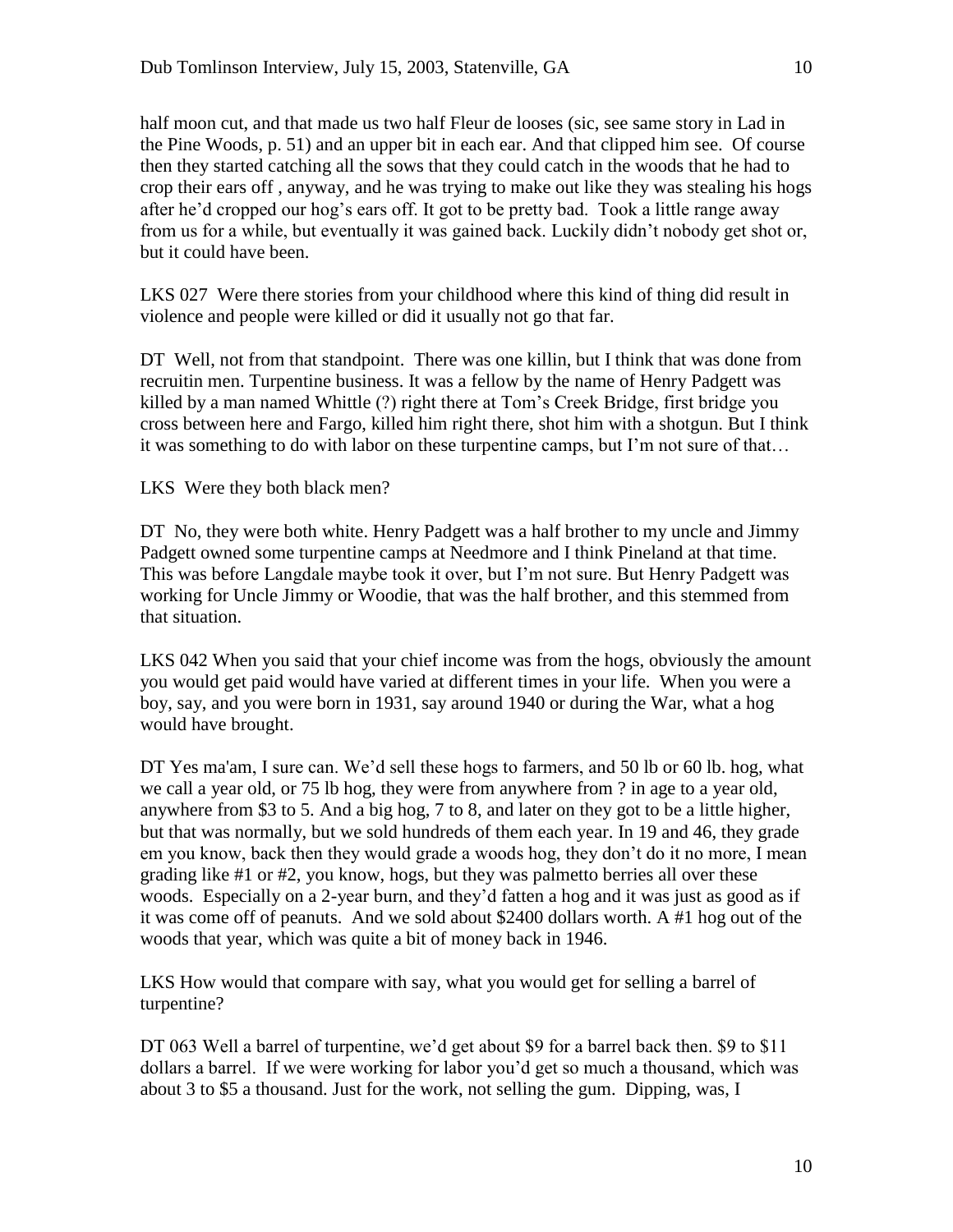remember when it was a dollar a barrel. Just for dipping a barrel of gum. But that wasn't none of my, I couldn't do that, I just never could dip gum.

LKS Why not?

DT I got it all over me and it just get on my britches and pants so bad till I couldn't stand it, and all over my hands. I think I got in too big a hurry, and I had corns on my hands, and that tarry bucket, it just about peel them corns out of my hands, and it just made my hands so sore, I never could dip gum much. But I could chip. I could pull.

LKS You mentioned selling the hogs to farmers. Would there be auctions?

DT No they'd trade on them. Like, I want \$4 for this one over there. I'll tell you what I'll do, I'll give you 3, or, well let's split the difference, three dollars and a half. It was tradin like that.

LKS Was it always trading for cash or would you trade for

DT We'd trade for corn a lot of times, you know. Of course, the farmer always got what he wanted for the corn. But we didn't grow a lot of corn. We didn't have but 15 acres down there. And then we had a little garden spot with about 3, but we didn't put the garden there all the time. But we'd trade for corn, we had 2 or 3 farmers that want hogs, and they'd bring us corn and they used a #2 washtub for a bushel of corn. And course some of them, my daddy would say, All right, just measure it out, pour it in the crib...

LKS You talked just now about a 2 year burn. Tell me a little bit about the burning schedule, was it an annual thing

DT 087 You see, our property was divided by a road pretty much, and we'd burn one side one year and the other side the next, for cow burn. But there wasn't enough of it to do us no good. We had to have a cow burn on what was in Superior Pine and later St. Regis and they'd send the fire crews out and burn the area that we wanted for a cow burn. And every other year was when those palmettos would mature to grow a berry. And huckleberries was the same way. …You it in the winter, when the weather was cold.

LKS Would you burn around the crops of trees where you had turpentine?

DT wouldn't burn where they had turpentine. Way back there they used to work the turpentine tree about 7 years. And pull it way high with a long stock you know. And when the woods get so rough they would take men and go in there and weed around each tree with a hoe to where when they burned the woods it wouldn't burn the tree. And, but just for cow burn we didn't put em where the turpentine trees were.

LKS You said way back, so by the time you and your father were working you weren't really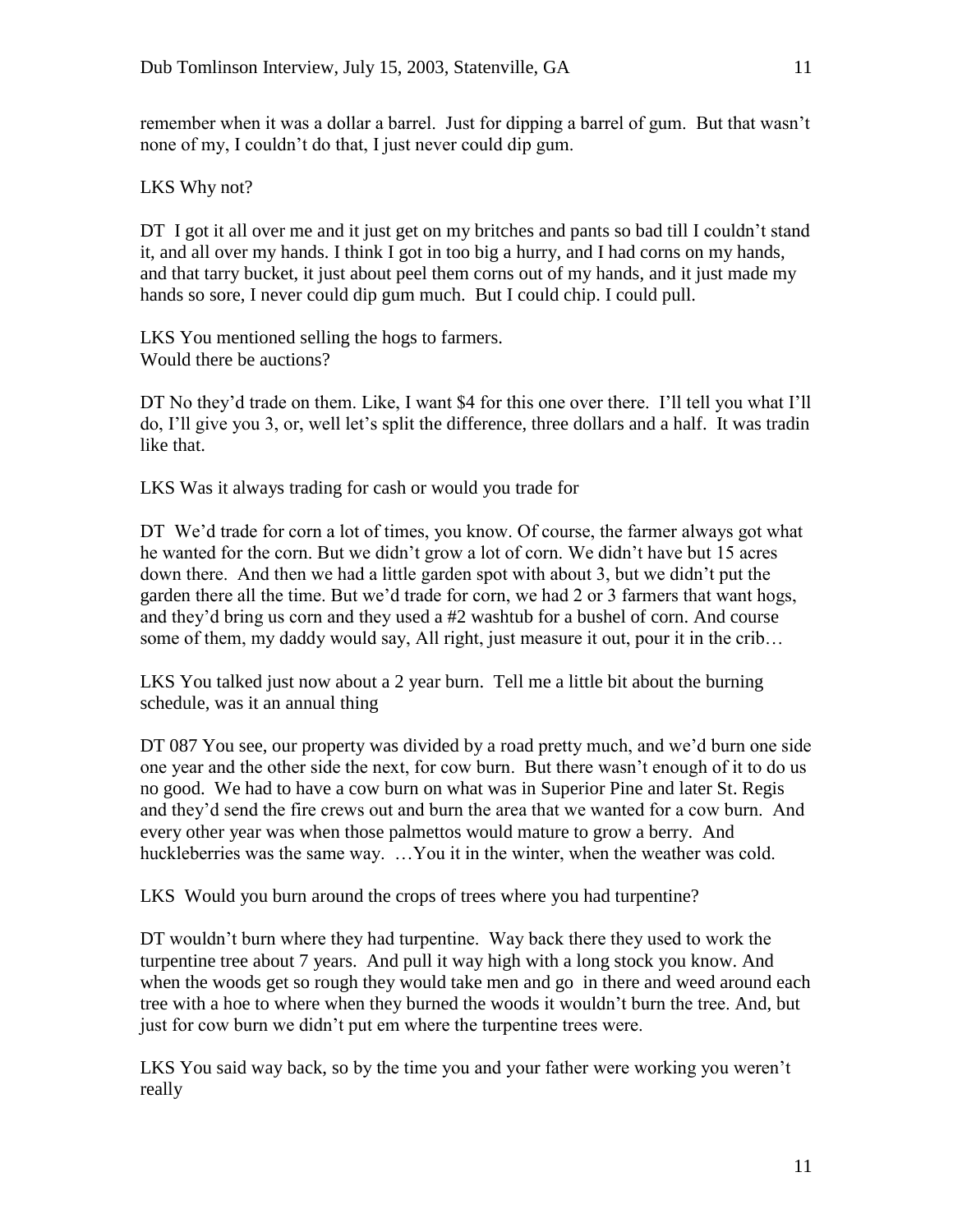DT They changed that thing where they didn't work em but about four years, and then they'd flip the side of the face of the tree and work em 4 more. They'd, Superior Pine, they didn't let em do no double facing much, they let em single face and then if it was worked up so long then they'd let em flip to the other side of the tree and work it up. That's the way they did that.

LKS What's the difference between that and double face?

DT Well a tree grows, for one thing, longer, double face means its got a face on each side. And single face, just put it on one side of the tree.

LKS (clarifies difference, double face is working both sides of the tree at the same time. Flipping would be 4 years one side and then flipping to other. So instead of taking 4 years to work the tree you'd take 8).

DT Most of them got to doing it like that. Some of them'd go 5. That was to let the timber grow longer. If they faced it down to a 9" tree, breast high, the tree in time would grow to a 12 inch, which is a good saw mill tree. That was why it was done. That was also to prolong, a small landowner particularly, that would prolong the income instead of getting it all at one time, you'd have it spread it out over a year, about 8 years you got a steady income there.

LKS Is that what you did, you and your father?

DT 136 No, on our place we faced everything all at one time.

LKS And did you use the trees once you'd worked them out, for timber or no?

DT Well, that was done after we sold it. We sold the old worked out faces once or twice on it, one time I know it was quite a bit of it worked out years before, before this 13,000 was put up. And we sell that, those ? faces, those trees.

LKS What do you wear when you worked in the woods?

DT Well, I wore overalls and sometimes khaki britches, not much mostly overalls. Blue jeans, not much, most overalls.

LKS Anything to protect your hands or hat?

DT I wore a hat all the time. I think I picked that up from Roy Rogers [laughs} Still wearing one. I generally wear a Stetson white hat, but this belonged to my father and I wear it. I've had this hat since 1973.

LKS You mentioned during the story about your record # of trees in a single day and you came back for dinner at noon, did you ever carry food out into the woods?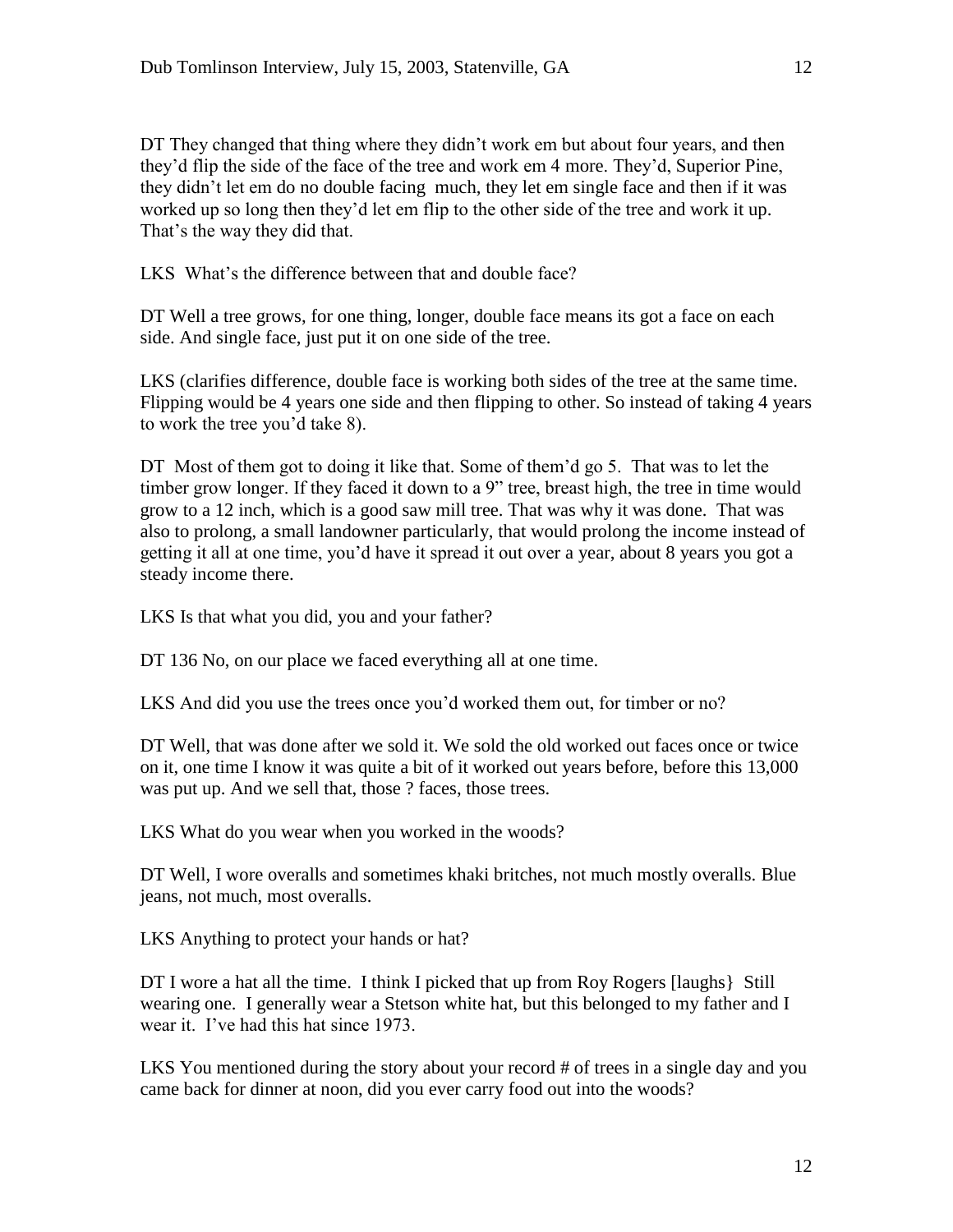DT Well we did when we were hog hunting now, [LKS but not when you were turpentining?} No, it was all closer to home, you could walk to the house, see. 532 is not too far a walk, you know. And sometimes we ? the wagon with us and bring back a load of wood you know, when we come in, but most of the time we'd come in the noon at dinner and we'd take a long of an hour, but I didn't that day [laughs, referring to his chipping boxes story] I was proud of that, see.

LKS so you'd never have any food? Would you have something to drink out in the woods?

DT 167 Well, we had water in jugs mostly in glass jugs, but we mostly drank out of the creeks. Pa used to take what we called sweetened water, he'd put syrup in a gallon jug of water and he said that was good for our, get so hot on us. We didn't take no salt tablets back in those days, we didn't know about those things. But he'd dig a hole in the ground big enough for that jug to sit in, set it down in that hole and cover it up with straw where it'd be kinda cool. We'd drink that sweetened water. And course all the creeks wasn't fit to drink out of everywhere. But most of the time we had branches that the water was good in. If the water just stood we didn't drink it. But it was good running water we'd drink it.

LKS What would you take out in the woods when you went hog hunting?

DT 178 Oh my goodness. We'd have tea cakes and ma'd cook up all kind of stuff: peas and rice, course we always carried a hunk of meat, smoked middlin or side, you call em, we called em middlins', and slice that bacon off there. We'd cook that you know, in the morning and at night, sometime at noon too. But [LKS out in the woods} yeah, on a fire and frying pan. Have an old coffee can that we'd make, just a can that you buy coffee in and we'd make coffee in, make that out of branch water. Somehow or another that branch water made better coffee [laughs]. But we drank coffee every day. Every day in the woods.

LKS How would you carry it out? This was in the cooler weather, right, so you weren't so worried about spoilage?

DT Well, stuff didn't spoil back in them days like it does now. But in the old days when I was a cow huntin I had a flour sack. We used to buy it in 25 pound bags. Mama had a little pan about that big around {like 8"} and she'd put my lunch in that pan and cover it up and put it in that flour sack, and I'd tie a knot in that flour sack and tie it to my saddle. Well, it's all right, but a lot of times I'd be a goin' into those woods and that horse'd get hot, and that thing a bouncing and you'd get hair on it, and have to get the hair out of the sack before you could eat it [laughs]. But we, we took that wagon, we'd always have plenty to eat on the wagon. We'd stay down there sometimes, well, I've been know to stay down there two weeks at a camp that we had in the woods. WE had several of em scattered all over that area I was tellin' you about.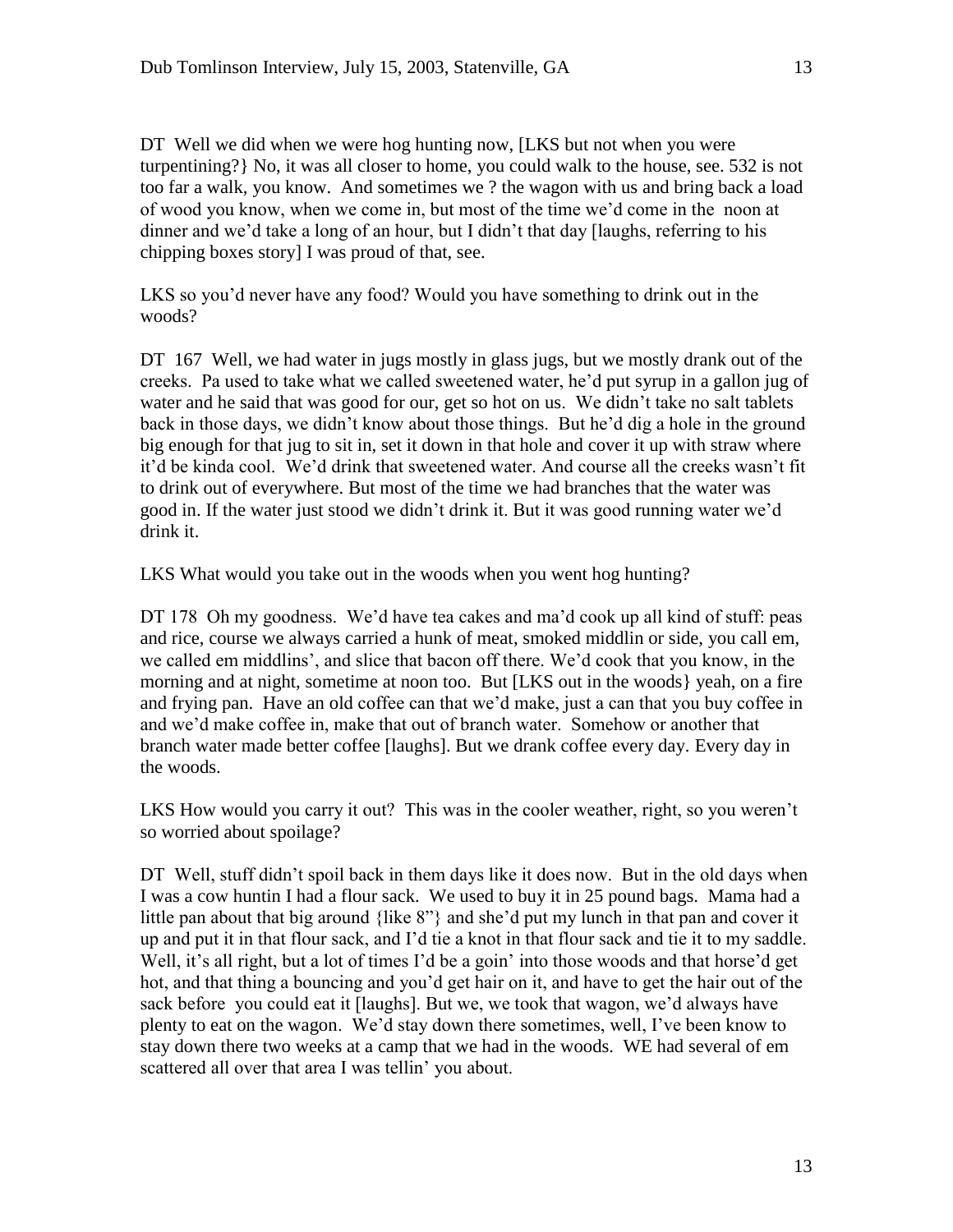DT 208 But the turpentine situation, I learned a lot from my dad you know, Like I told you he worked turpentine woods for different people and on occasion, and I'd go with him. He taught me all about how to do it.

LKS And how did he learn, do you know?

DT He just learn it as a boy. [from?] I have no idea. They may have had turpentine on their place when he was a boy but I don't remember any of that being talked about much.

LKS You had 4 sisters and your mother. Did they have any role in the turpentining at all?

DT No, they didn't do anything with that. They just washed clothes and cooked and scrubbed the house, and ironed. Women's work, Canning, they'd work the vegetable end of it. The home life.

LKS you do write briefly in your book, Henry Coleman, one of the turpentine men, and you say his wife and daughters ironed for your mother. [Right]. Do you have any other recollections? I assume Henry Coleman was a black man.

DT He was. At Barnes.

LKS Recollections of role of women and children of the black workers in the camps around you and what they may have done?

DT Well there were a few women that worked in the woods a dippin'. But I don't remember their names. Seem like I remember seeing a few that'd go. The women most of the time they'd do ironing for people and they'd do washing for people. We had several women that worked for us at different times. And then there was a couple that came there, just stayed there was a housekeeper. We had a place for them there to say, and sometimes they'd, there was a house across the creek from us that sometimes they'd live in and work for my dad cross tying. But there was two in particular, Amy was one of them. She whooped me more times than Mama. She could run me down. And mama'd say, "put it on him, Amy!" She'd whip me out [laughs]. And then another was named Betty, she had her arm all ? bad. And she could do.

LKS Did they have husbands and families?

DT 248 Yeah, they had husbands. Or if there weren't enough turpentine camps somebody'd go get em on the wagon, and let em work during the day. But most of the time we'd share the clothes do em, let em work close to em at their home. Mama got to where she wasn't able to do it, she got awful heavy in her later years, course she died a young women, she was just 51.

LKS You grew up then close to these several camps that we were talking of [Yeah] Barnes and Lashlee Place and Tarver.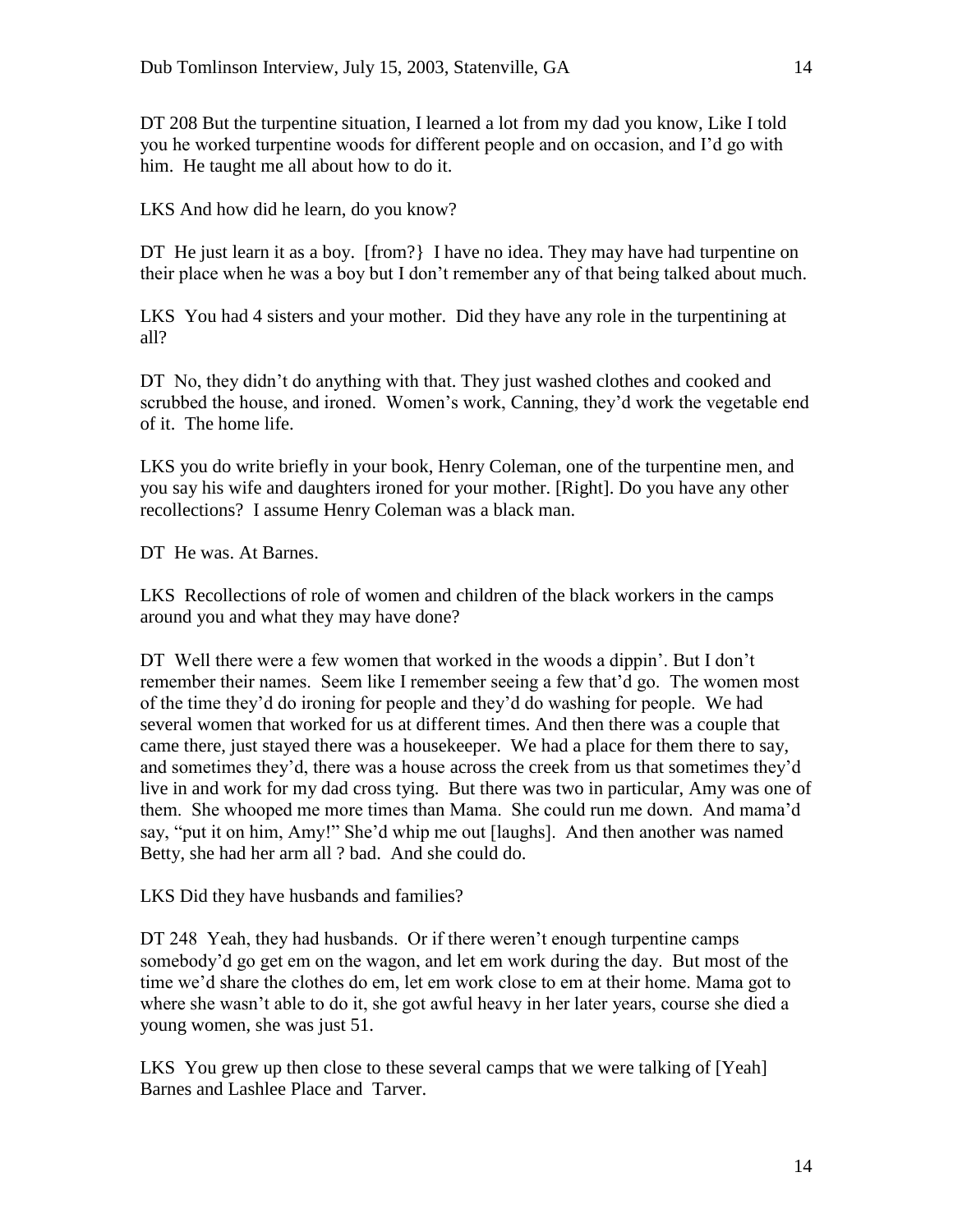DT and then Alexanderville was just north of Tarver about three miles.

LKS did you spend any time, or do you have any recollections of what those camps were like? Housing,

DT 261 Yeah they were mostly built out of cypress lumber, four, once in awhile a five room that'd be added on. But they were mostly four rooms with a porch. Some of em were shotgun built you know. A-frame. Then some of them had side porches. But all of them were heated with fireplaces. One fireplace. Flues for a stove. And they weren't sealed. They may be on the top some, but never on the walls. You could, I'd seen em put newspaper, tack it on the wall or anything they could to keep the wind from blowin' through there. It was a pretty bad on em you know, I would imagine. In cold weather. But the houses were small enough if you kept a fire all night long it pretty well warmed it. But they had a garden spot, you know, that they could do a little garden if they wanted to. Most of them that had families did. And ? patches and that that'd last about the whole year. But companies wouldn't do a whole lot about fixing their house up. If it was done they done it themselves. Patchin or whatever. If a board broke on the floor they'd go get something and put it there. The company didn't do much with it unless one just about rotted down, and then they would go and put a crew in there and fix it.

LKS Was it more common to just have men living without families, single men ?

DT There was a lot of em, but not, I think it was more families.

LKS You have one description here of, a man, Willie Brown who most of his crew were his own children, was that unusual? Kids that young, age 5?

DT That's about the only one I remember. But he made all them youngins work. I don't know, no telling how many he had in the teams. His son got 14 now, one of his sons still living. He was one of those men I was telling you I was going to let you talk to. But I don't believe he would talk to you. He's very shy. Only thing you'd get out of him would be yes ma'am or no ma'am.

LKS You also talked about a rolling store that came out of Valdosta and sold to the turpentine workers. Tell me what you remember more about that.

DT 307 They was, HB Guess in Valdosta, he had a rolling store. They started out carting the fish truck, but they got to carrying everything. They'd bring stuff. Fresh vegetables on there. Go down to these camps every week and sell em to people. But the main, there one in particular that was sent out by Valdosta Grocery Company, and it was a big truck. And they carried everything. They didn't come near our house at that time. But they had kerosene drums on there, you know. And compartments. They had ice, not where they sold ice but where they had frozen fish in there, cold fish in there. Course we didn't ever buy none of them, we had plenty of fish. But they carry flour, everything in the world they had it if you could get it in a grocery store just about. Sell a lot of salt fish.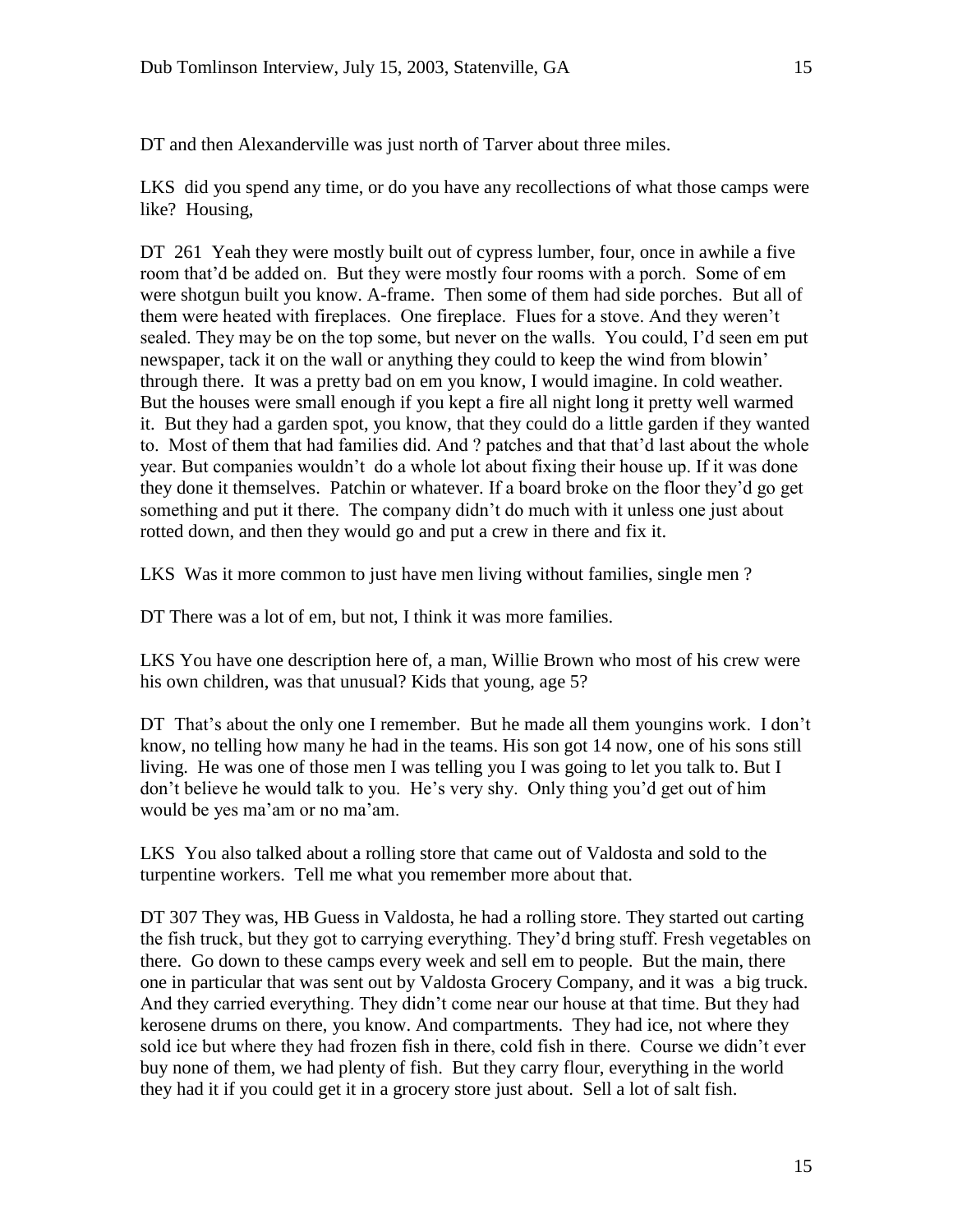LKS What time period would that have been?

DT 330 I'd say from 37 right on up to end of time I lived there. It was still going on around these camps. After I left.

LKS Would those have been the competition for the commissary?

DT Yeah, it was. But they didn't pay it no attention. If it did I didn't hear anything about it. One man in particular, he'd go down there in the season and haul apples, he'd sell apples. His name was Roy Crews. And he sell apples to em. I don't know how he'd go get em, but he'd bring em there. And peaches was another thing. When the peach crops come in you could see them trucks go around to them camps.

LKS Did local farmers like you or others sell fresh vegetables to the camps also?

DT Not much. We sold a lot of meat, now, but now vegetables. Most of the vegetables, we'd give it to em. But meat we'd sell it. And lard and sausage and Ma would take and cook up sides in little pieces, maybe an inch square, she'd cook it, and then ? it down in a kind of lard. And when you'd put it in there and it'd keep. And she'd take and dip it out and warm it up and it was ready to eat. And she'd do sausage the same way. And of course we had sausage hanging on them, a sight ?{laughs}. Ham…

LKS Would she sell those to the workers at the camps?

DT They'd come over there and buy it, we didn't haul it to em. Back during the war when they had food stamps, we sold a lot of it to em, cause they couldn't get those stamps. They'd come there and buy meat and lard from us because they couldn't get stamps to buy it.

LKS And the commissary was still going on at that time, that system?

DT Yeah, but they didn't sell a lot of the stuff we did. Mostly what they sold was dry goods, dry food, they didn't have stuff like that much.

LKS 367 Do you also recall Tarver was the biggest camp.

DT That and Mayday was the two biggest camps.

LKS But even in these smaller camps—I know you're a guitar player. There must have been entertainment going on in some of these camps at night. I don't know if you were allowed to go down there as a boy. Do you have any sense of what might have happened?

DT You mean in the black people? [yeah. Did you have any interaction} Well, no not like that. I remember old Buddy Jack singing the blues, but he didn't play a guitar, he tap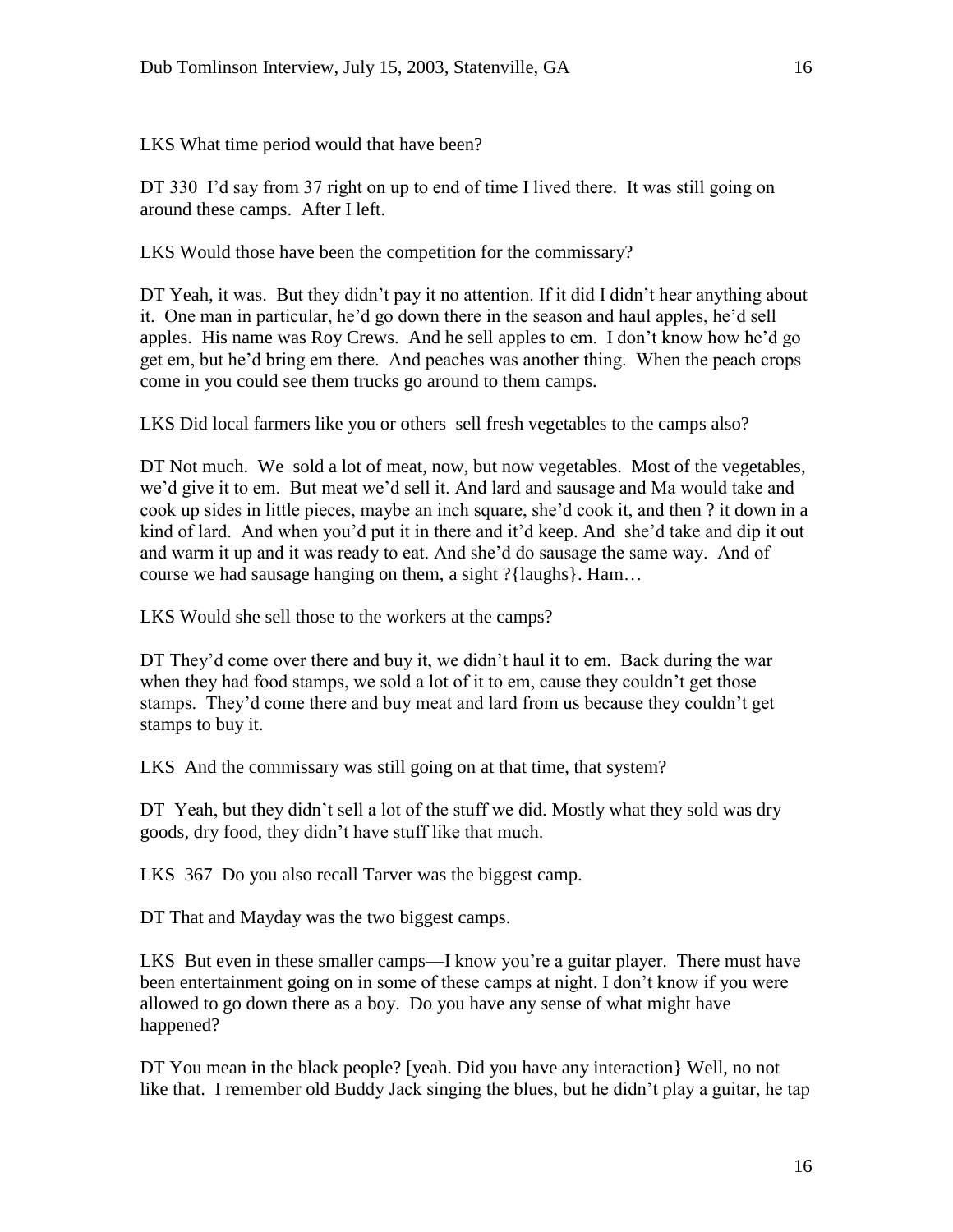on a barrel and use that for his music and sing. But I don't remember none of them played guitars and stuff.

LKS Any juke joints or any music making? Or drinking?

DT 381 They'd have em, but its mostly drinking. They might have had an old record player or something. But they'd go to fighting and we'd have to go separate em. Get them bossmen out every Sat. night.

LKS Was your father involved in that at all?

DT 386 I was later on, like I was telling you. After I got married, first year. When you get ready we'll talk about that. I worked one year with Autry turpentine, I'd rather not use the name though. It don't matter. Baker's Mill. Autry owned it. Walter Autry, I believe his name was. I worked there a year. {what time period?] I got married in 1951 and this was 1952. I didn't stay there but nine months.

LKS You had to go down there on Sat. Night.

DT Lord have mercy. Every Sat. night. I hate to tell this tale, it's a little bit rough. {It's up to you.} Well it's nothing nasty, it's about something that happened. I had a house and there was a road just south of my house and a road going around my house. I had laborers on a road across from my house on the east side, I was growing a garden on the South, and behind that garden there was a road and some houses on the other side. But we had hired this new man, oh maybe two or three weeks before. He'd come in here from somewhere. Big tall black skinned man. And I had walked out on my back porch, and I heard something tap! Bum, bum, bum, bum. Drumming you know. Bap! And I couldn't figure what it was. I knew it was somebody. So I walked across that garden and stood there listening at that house. And you could see the light, just lamp light through the door. And I climbed over the fence and walked on over up to the porch, and I hear TAP! "Ahhhhhh." And he was just cutting her. And I listened for a few minutes, and I just walked up and kicked that door open. And he was settin' on the bed with her head between his knees and he had her shoe, hitting her right on the top of her head with that shoe and it was just blood just pouring. If you put that in there its up to you, but I got him off of her, she didn't belong there, she belonged back up there with somebody else. And she'd just come down drinking. Got her back up there, we cleaned her head up best we could. Got some women in there. I got after him, don't have you staying down here on this end of the quarters tonight. And I had one that every Sunday morning about 4:00, he'd come knock on my winder, and he said, Loan me 50 cents. And I got to where I just laid 50 cent piece on the window sill and get it back on Monday, you know, the next week….

LKS Know what he used it for?

DT By him a drink. Shine. [laughs]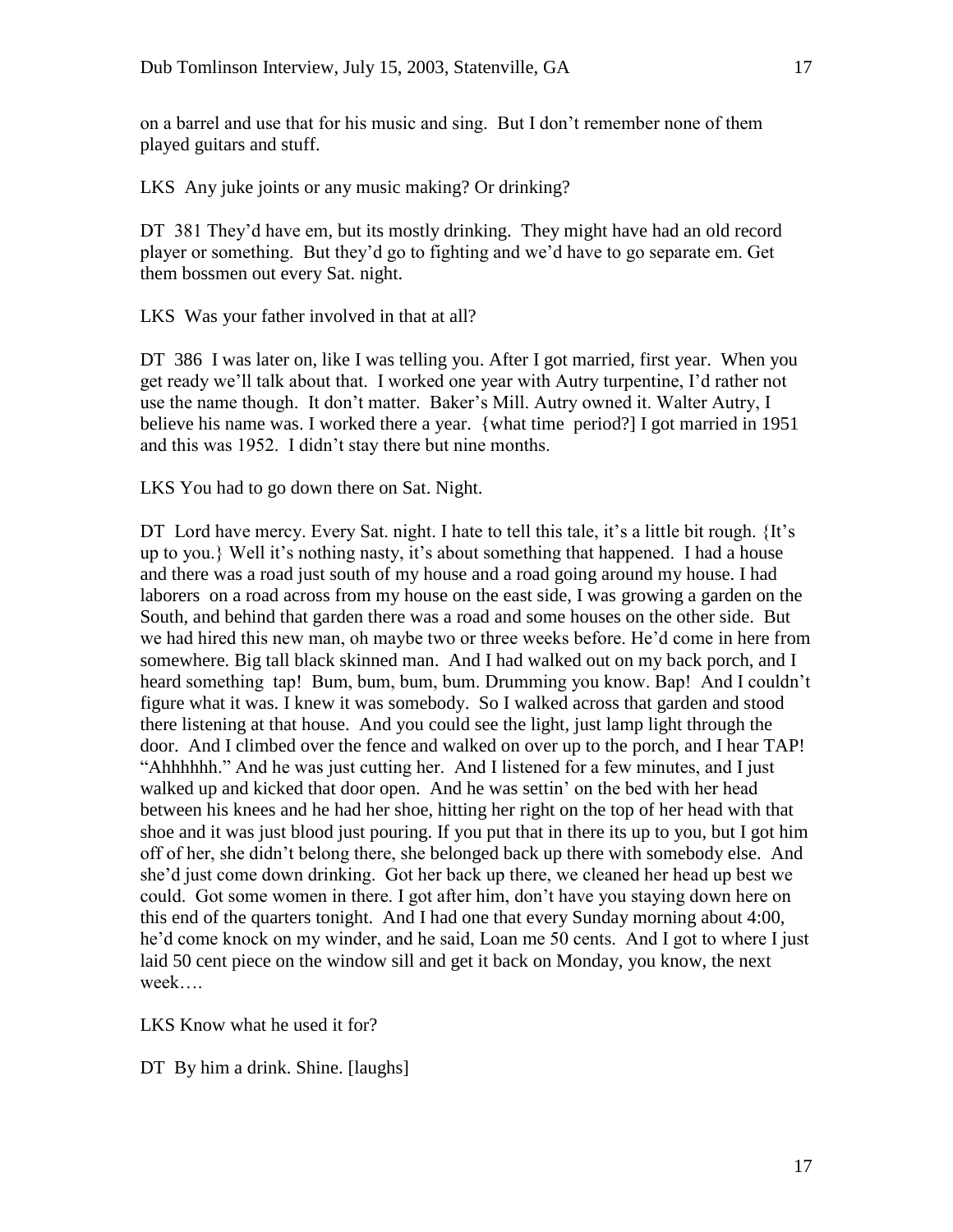LKS 450 I know you have a story in your book about your dad selling moonshine at one of the camps.

DT Yeah, when I was real small. He was, they think of anything they had to do to make a living back then. Depression if you know what I mean. He was making some, him and some of my uncles on my mother's side. But he'd sell it, he'd put them two jugs on his horse, I was behind the saddle ridin' holding on to him. I couldn't have been over 5 years old. We went into an old house didn't have nobody living in it, at Barnes' camp. They was a sawmill there. And at one time a turpentine still there. But not in my memory, not in my lifetime. But that sawmill was going. And there was turpentine and I think they sawed cross-ties there too. I know they cut an awful lot of them. But he rode up there and tied his horse to a tree or a bush or whatever. We sat down on that porch just before 12:00. Course he didn't know that they was going to work that afternoon. He figured they'd knock off at 12. And he said his jug there on this porch. And he had him some little cup that he'd pour them a drink out of. And he had some half pint bottles that he'd carried and some corks. And he set there waiting and the whistle blew. And they come right on, 3 or 4 of them over there. He would sell them a drink. And I forget what he get for it, a nickel or a dime or something like that. And he'd pour out a drink in that cup and hand it to em. It wasn't long before here come man that owned it. And he'd s big old pot bellied man, chest and chin out like that. And he had a big old pistol in his belt. I was alittle boy and I thought was something. Cause my daddy carried a gun but it wsn't where you could see it. [laughs] He come walking across there that pistol in his belt and I just know'd he's gonna shoot somebody or Pa. Scared me. And he says, I thought I told you don't come back over here these quarters with that shine until I let my men off. I want to work this afternoon. Course a little cussing going on. I can't do it with a bunch of drunk men he says. Pa didn't pay him no attention. He just kept pouring. Reckon he said something like You hear what I was saying? Says, tell you what you do, Pa told him. You get out on the railroad crossing with that big old gun you got, and you keep em on the other side of that railroad if you don't want em to get nothing to drink. [laughs] He went on about his business.

LKS 516 We'll talk another time about the Suwanee River Troubadours and your band. I know you've written a # of songs in your day. Have you ever written any lyrics that talk about working in the woods?

DT No, never crossed my mind. I'll try to write you one though. {note: He did!}

LKS Back to your experience in camp you were a supervisor for, was there a church or a school located in those camps?

DT They had churches that they'd hold churches in. They was, them youngins'd catch a bus and go to school some, but they wasn't supposed to go back in those days. And a lot of them didn't go, most of them didn't. I'll tell you a story about another instance here about a little boy. His name was Andre. He was 11 years old, maybe, could have been 12. When I went to work there is was cold, and we were putting timber up you know. Facing em, putting the faces on the trees. And his guardian was an uncle named Luke.